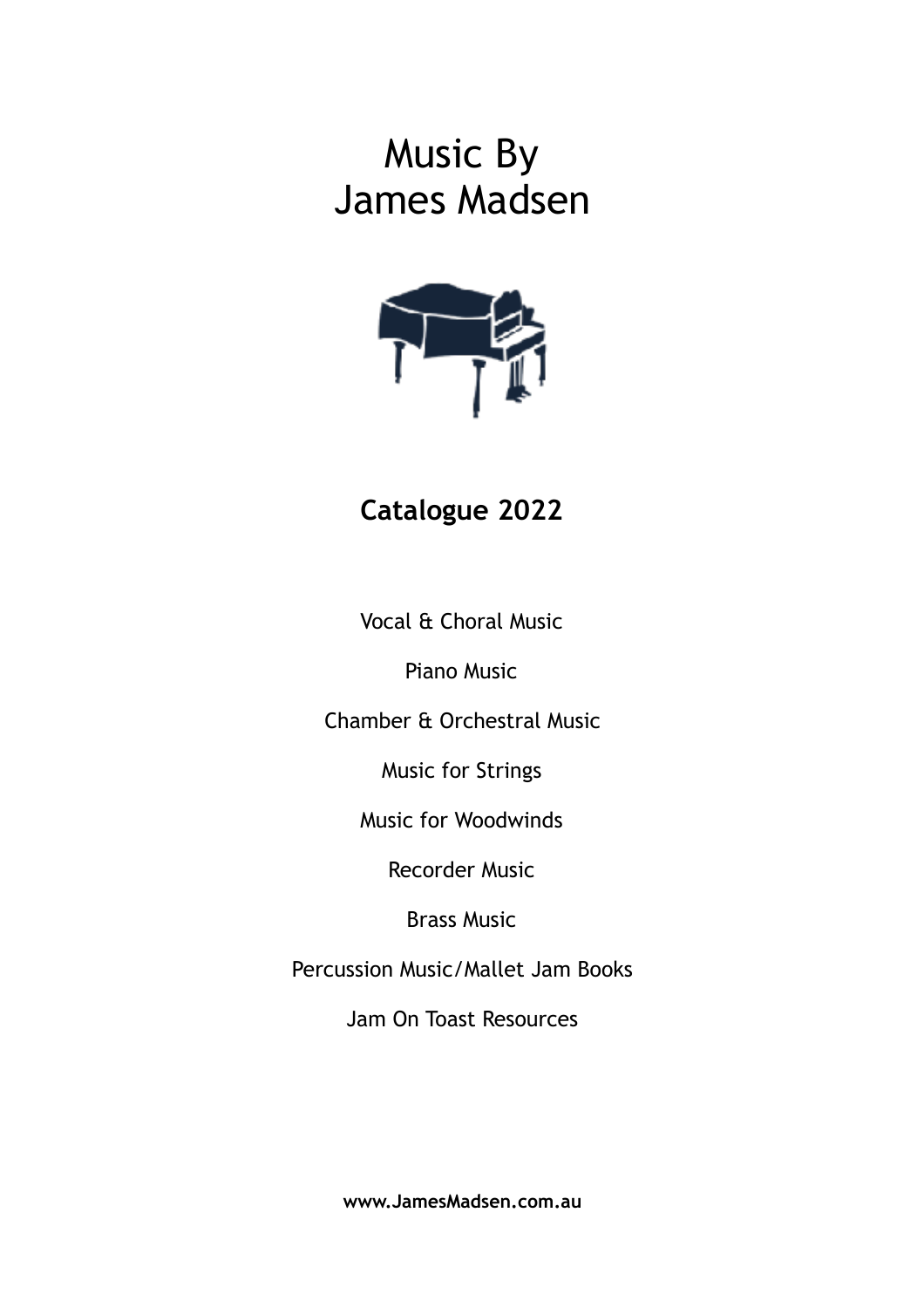# Vocal & Choral Music: By James Madsen

| <b>Title</b>                                                                                  | $Cat.$ # | Voicing/Inst                                                  | Grading  | <b>Licensing Price</b>                                                                                 |
|-----------------------------------------------------------------------------------------------|----------|---------------------------------------------------------------|----------|--------------------------------------------------------------------------------------------------------|
| Sea Winds Blow                                                                                | V.001    | Solo/Unison<br>with piano $\theta$<br>optional violin<br>solo | Easy     | 25 copies: \$50<br>50 copies: \$80<br>100 copies: \$120<br>100+ copies price<br>available on request   |
| Daffodil Day Song                                                                             | V.002    | Solo/Unison<br>with piano                                     | Easy     | 25 copies: \$30<br>50 copies: \$50<br>100 copies: \$80<br>100+ copies price<br>available on request    |
| <b>Consolation: 2002</b>                                                                      | V.003    | Piano with solo<br>voice & 2-part<br>vocal harmony            | Easy     | 25 copies: \$50<br>50 copies: \$80<br>100 copies: \$120<br>100+ copies price<br>available on request   |
| A New Day Is Dawning                                                                          | V.004    | SA with piano                                                 | Easy     | 25 copies: \$50<br>50 copies: \$80<br>100 copies: \$120<br>100+ copies price<br>available on request   |
| Terra Australis (SA)                                                                          | V.005    | <b>SA</b><br>with piano duo<br>(4 hands)                      | Moderate | 25 copies: \$50<br>50 copies: \$80<br>100 copies: \$120<br>100+ copies price<br>available on request   |
| Terra Australis (SAB)                                                                         | V.006    | SAB<br>with piano duo<br>(4 hands)                            | Moderate | 25 copies: \$50<br>50 copies: \$80<br>100 copies: \$120<br>$100+$ copies price<br>available on request |
| The Elements: (SATB)<br>- Gura (Wind)<br>- Kuyal (Fire)<br>- Baado (Water)<br>- Bamal (Earth) | V.007    | SATB a cappella                                               | Advanced | 25 copies: \$50<br>50 copies: \$80<br>100 copies: \$120<br>100+ copies price<br>available on request   |
| The Elements: (SSAA)<br>- Gura (Wind)<br>- Kuyal (Fire)<br>- Baado (Water)<br>- Bamal (Earth) | V.008    | <b>SSAA</b><br>arrangement                                    | Advanced | 25 copies: \$50<br>50 copies: \$80<br>100 copies: \$120<br>100+ copies price<br>available on request   |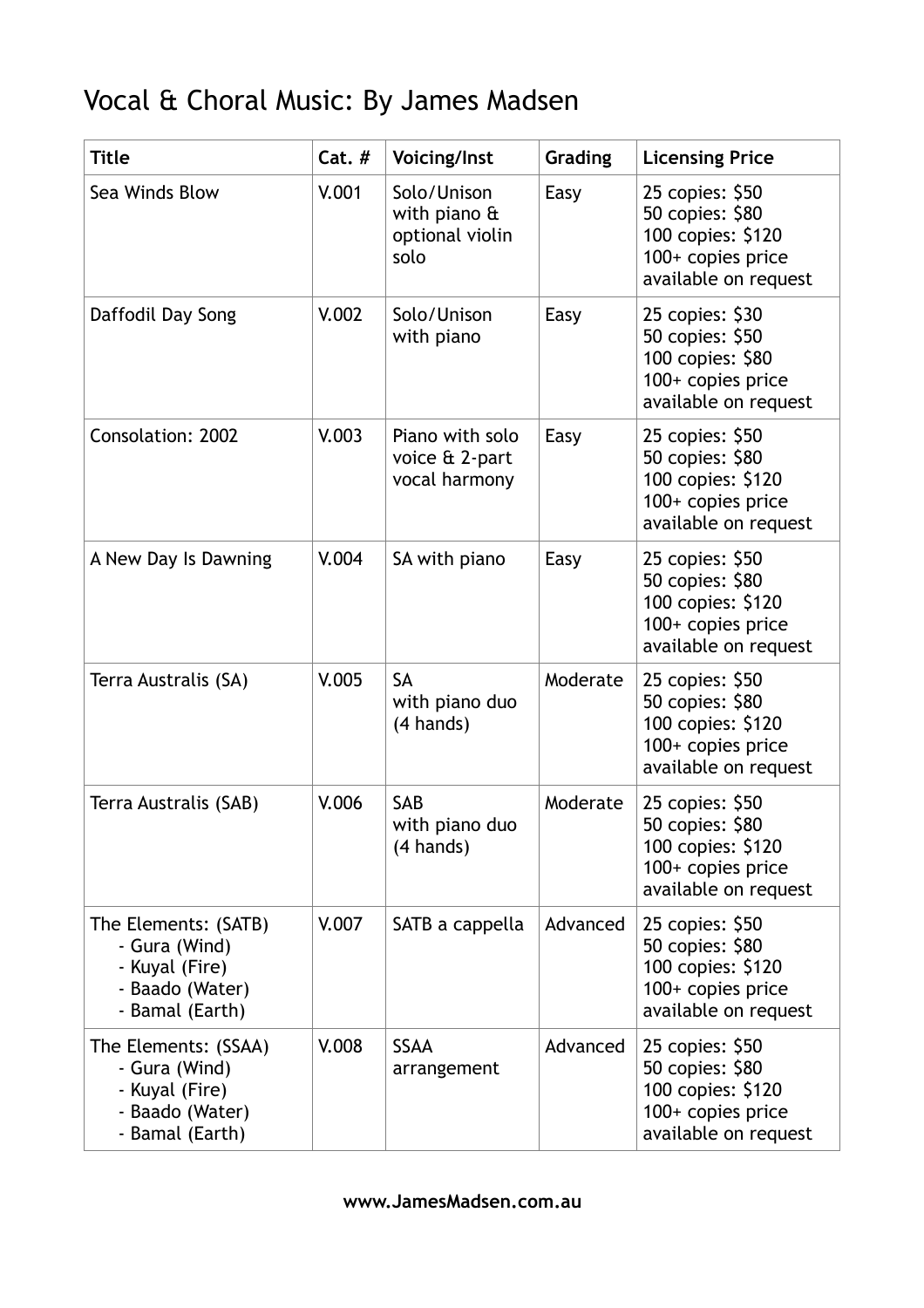| Jacinda's Farewell                                                 | V.009 | SAB a cappella                                                     | Easy     | 25 copies: \$30<br>50 copies: \$50<br>100 copies: \$80<br>100+ copies price<br>available on request    |
|--------------------------------------------------------------------|-------|--------------------------------------------------------------------|----------|--------------------------------------------------------------------------------------------------------|
| <b>Whispers In The Trees</b>                                       | V.010 | 4 part canon<br>with xylophone<br>& recorder parts                 | Easy     | 25 copies: \$30<br>50 copies: \$50<br>100 copies: \$80<br>100+ copies price<br>available on request    |
| Concordia per<br>Diversitatem                                      | V.011 | SATB with piano,<br>and strings                                    | Moderate | 25 copies: \$60<br>50 copies: \$100<br>100 copies: \$140<br>100+ copies price<br>available on request  |
| <b>Evensong Canticles:</b><br>Magnificat & Nunc<br><b>Dimittis</b> | V.012 | SSA with strings                                                   | Moderate | 25 copies: \$60<br>50 copies: \$100<br>100 copies: \$140<br>100+ copies price<br>available on request  |
| Emu - Kangaroo                                                     | V.013 | SA a cappella                                                      | Moderate | 25 copies: \$30<br>50 copies: \$50<br>100 copies: \$80<br>100+ copies price<br>available on request    |
| The Silent Blue (Solo)                                             | V.014 | Solo/Unison<br>with piano<br>(low or high<br>version<br>available) | Moderate | 25 copies: \$50<br>50 copies: \$80<br>100 copies: \$120<br>100+ copies price<br>available on request   |
| The Silent Blue (SA)                                               | V.015 | SA with piano                                                      | Moderate | 25 copies: \$50<br>50 copies: \$80<br>100 copies: \$120<br>100+ copies price<br>available on request   |
| The Mango Tree (TTB)                                               | V.016 | TBB with piano                                                     | Moderate | 25 copies: \$50<br>50 copies: \$80<br>100 copies: \$120<br>$100+$ copies price<br>available on request |
| The Mango Tree (SAA)                                               | V.017 | SAA with piano                                                     | Moderate | 25 copies: \$50<br>50 copies: \$80<br>100 copies: \$120<br>$100+$ copies price<br>available on request |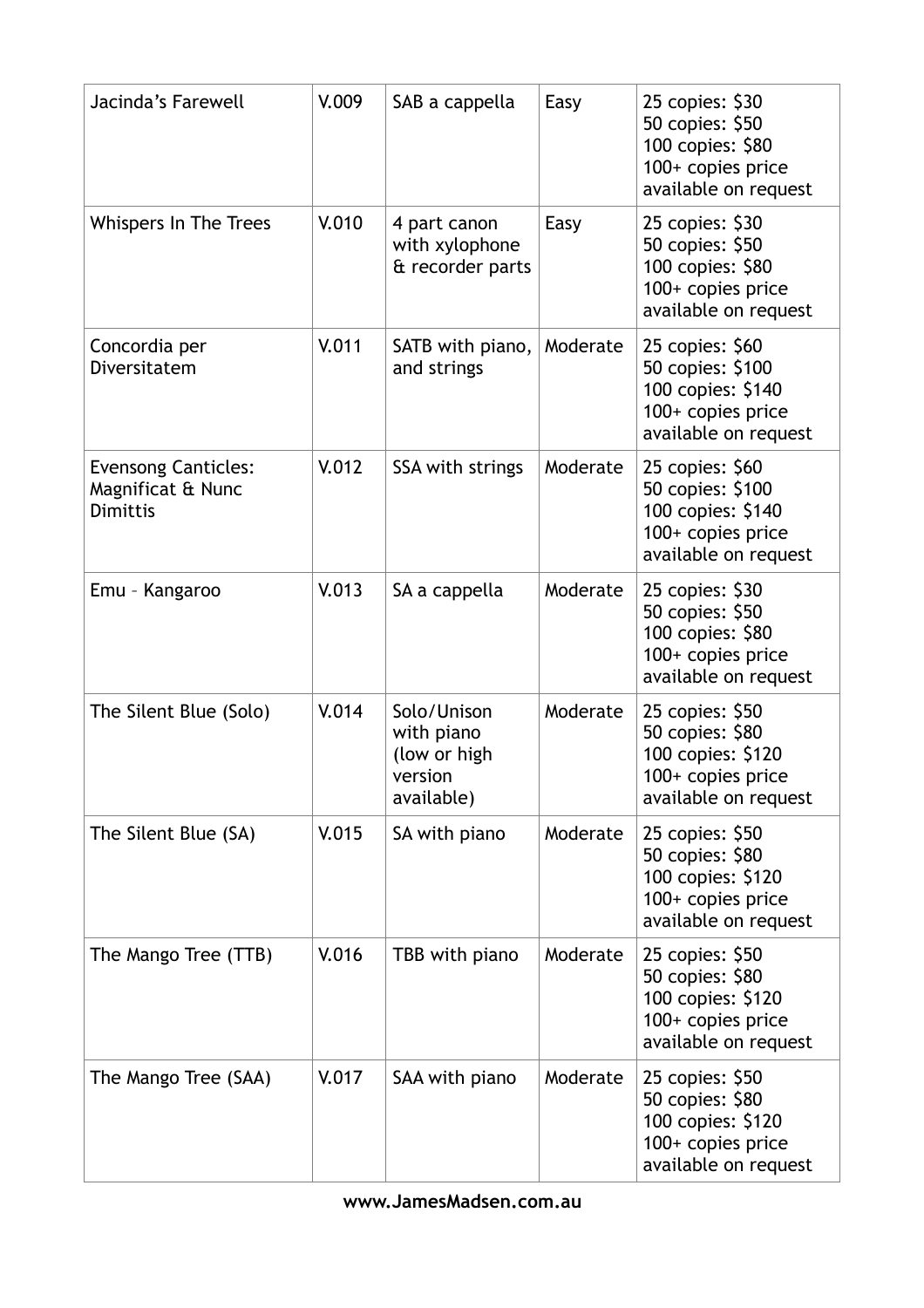| The Mango Tree (SAB)                                                                        | V.018 | SAB with piano                                                 | Moderate         | 25 copies: \$50<br>50 copies: \$80<br>100 copies: \$120<br>100+ copies price<br>available on request   |
|---------------------------------------------------------------------------------------------|-------|----------------------------------------------------------------|------------------|--------------------------------------------------------------------------------------------------------|
| Where the Mountains<br>Meet the Sea                                                         | V.019 | SA with piano                                                  | Easy             | 25 copies: \$50<br>50 copies: \$80<br>100 copies: \$120<br>100+ copies price<br>available on request   |
| Yunggaballi - Sing!<br>(Ngunnawal Language)<br>Neville Bonner<br><b>Primary School Song</b> | V.020 | <b>Unison</b><br>(optional 2-Part)<br>with piano               | Easy             | 25 copies: \$50<br>50 copies: \$80<br>100 copies: \$120<br>$100+$ copies price<br>available on request |
| Country Is Calling (SA)                                                                     | V.021 | SA with piano                                                  | Moderate         | 25 copies: \$50<br>50 copies: \$80<br>100 copies: \$120<br>100+ copies price<br>available on request   |
| Country Is Calling (SAB)                                                                    | V.022 | SAB with piano                                                 | Moderate         | 25 copies: \$50<br>50 copies: \$80<br>100 copies: \$120<br>100+ copies price<br>available on request   |
| <b>Bells Of Toscana</b>                                                                     | V.023 | Solo/Unison<br>with piano $\hat{a}$<br>glockenspiel            | Easy             | 25 copies: \$30<br>50 copies: \$50<br>100 copies: \$80<br>100+ copies price<br>available on request    |
| Il Sole D'Inverno<br>(Winter Sun)                                                           | V.024 | Solo Voice (high)<br>with piano                                | <b>Difficult</b> | $$10$ each                                                                                             |
| Sotto La Stella (SATB)                                                                      | V.025 | SATB with piano<br>(orchestral parts<br>also available)        | Moderate         | 25 copies: \$50<br>50 copies: \$80<br>100 copies: \$120<br>100+ copies price<br>available on request   |
| Sotto La Stella<br>(Orchestral parts)                                                       | V.026 | Orchestral<br>accompaniment:<br>Includes full<br>score & parts | <b>Difficult</b> | \$80 score & parts                                                                                     |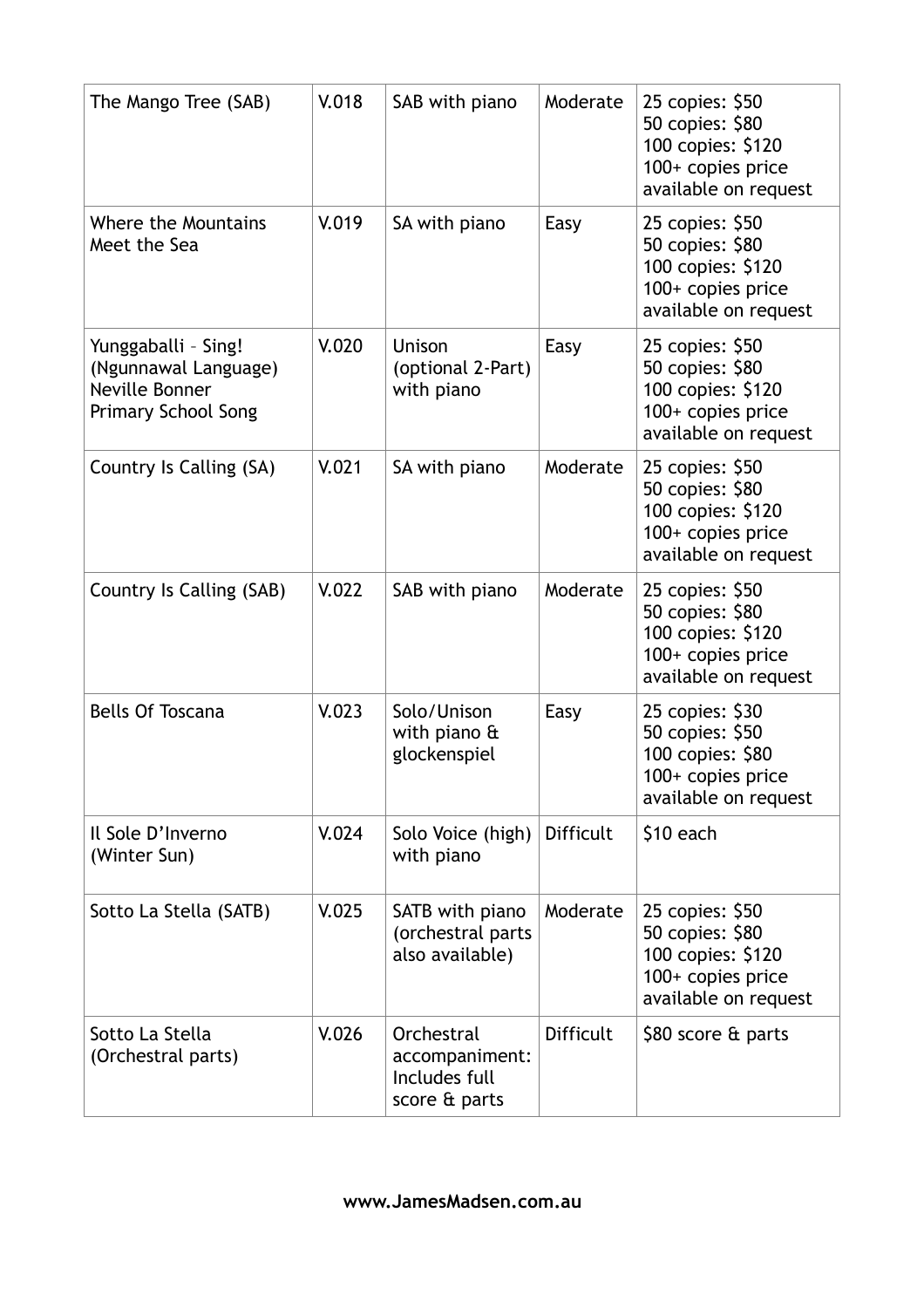| <b>Silver Linings</b>                           | V.027 | SA double choir<br>with piano<br>(chamber string<br>parts also<br>available)            | Moderate         | 25 copies: \$50<br>50 copies: \$80<br>100 copies: \$120<br>100+ copies price<br>available on request |
|-------------------------------------------------|-------|-----------------------------------------------------------------------------------------|------------------|------------------------------------------------------------------------------------------------------|
| <b>Silver Linings</b><br>(Chamber string parts) | V.028 | Chamber strings<br>accompaniment:<br>Includes full<br>score & parts                     | <b>Difficult</b> | \$80 score & parts                                                                                   |
| Illuminate                                      | V.029 | <b>SSA choir</b><br>with piano<br>(orchestral parts<br>also available)                  | Moderate         | 25 copies: \$50<br>50 copies: \$80<br>100 copies: \$120<br>100+ copies price<br>available on request |
| Illuminate<br>(Orchestral parts)                | V.030 | Orchestral<br>accompaniment:<br>Includes full<br>score & parts                          | Moderate         | \$80 score & parts                                                                                   |
| We Reap What We Sow                             | V.031 | Simple 2-Part<br>voices with<br>piano,<br>xylophone &<br>percussion                     | Easy $(K-2)$     | 25 copies: \$50<br>50 copies: \$80<br>100 copies: \$120<br>100+ copies price<br>available on request |
| One Heart (Cor Unum)                            | V.032 | Unison<br>(optional 2-part<br>plus descant)<br>with piano,<br>xylophone &<br>percussion | Easy             | 25 copies: \$60<br>50 copies: \$90<br>100 copies: \$150<br>100+ copies price<br>available on request |
| The Girl With Her Head<br>In the Clouds         | V.033 | Solo/Unison<br>(optional 2-<br>parts)<br>with piano                                     | Easy             | 25 copies: \$30<br>50 copies: \$50<br>100 copies: \$80<br>100+ copies price<br>available on request  |
| <b>Rise</b>                                     | V.034 | SA with piano                                                                           | Easy             | 25 copies: \$50<br>50 copies: \$80<br>100 copies: \$120<br>100+ copies price<br>available on request |
| <b>Chase The Sun</b>                            | V.035 | <b>SSAA choir with</b><br>piano                                                         | Moderate         | 25 copies: \$50<br>50 copies: \$80<br>100 copies: \$120<br>100+ copies price<br>available on request |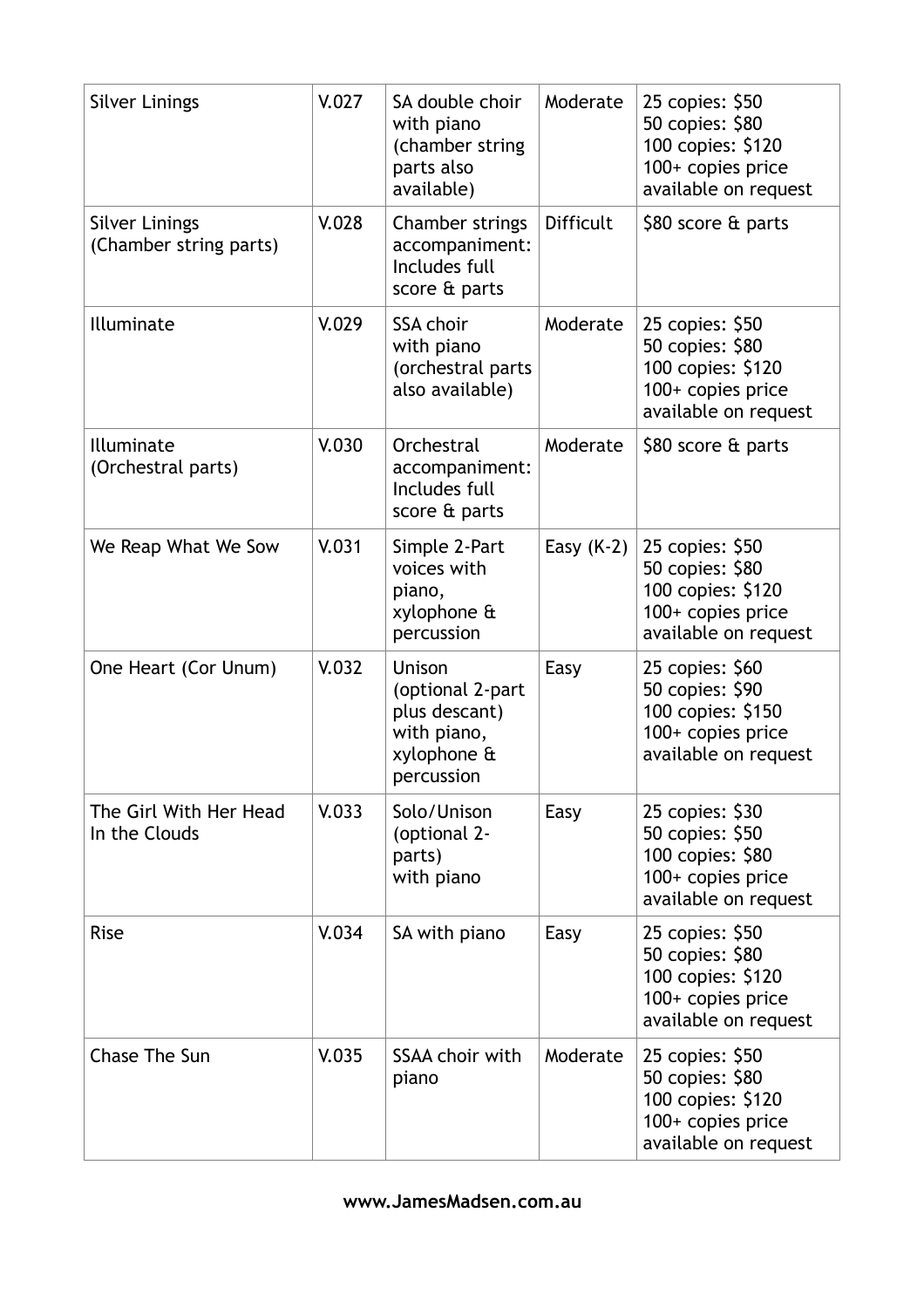| Hidden Songlines | V.036 | SSAA choir with<br>piano                                                  | Moderate | 25 copies: \$50<br>50 copies: \$80<br>100 copies: \$120<br>$100+$ copies price<br>available on request |
|------------------|-------|---------------------------------------------------------------------------|----------|--------------------------------------------------------------------------------------------------------|
| Like A Girl      | V.037 | 2-part choir<br>with piano $\hat{a}$<br>violin                            | Moderate | 25 copies: \$50<br>50 copies: \$80<br>100 copies: \$120<br>100+ copies price<br>available on request   |
| Beyond           | V.038 | Unison<br>(optional 2-part<br>plus descant)<br>with piano &<br>xylophones | Easy     | 25 copies: \$60<br>50 copies: \$90<br>100 copies: \$150<br>$100+$ copies price<br>available on request |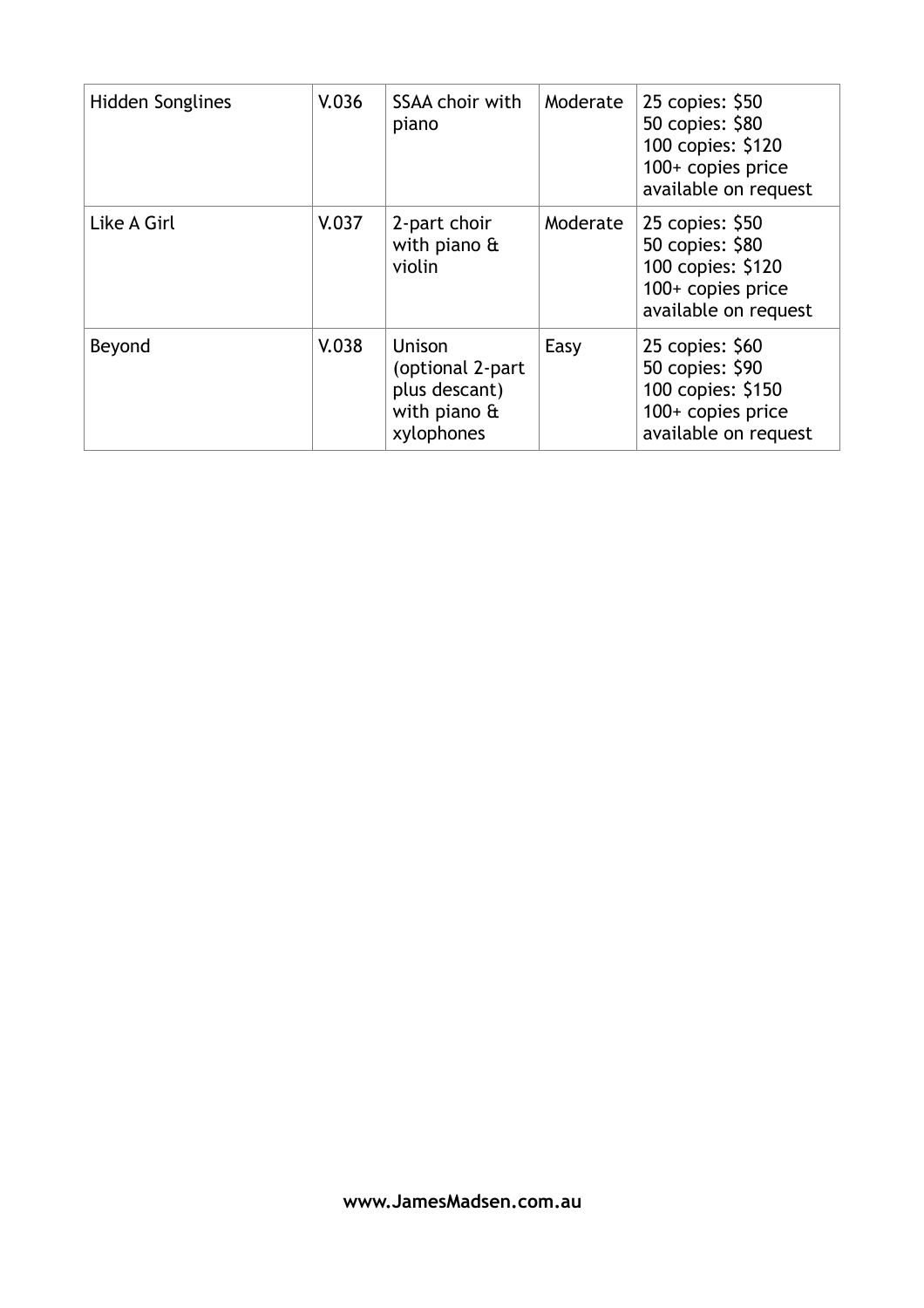# Piano Music: By James Madsen

| <b>Title</b>                                                              | $Cat.$ # | Instrumentation | <b>Duration</b> | Grading  | Price |
|---------------------------------------------------------------------------|----------|-----------------|-----------------|----------|-------|
| <b>Two-Part Inventions</b><br>No. 1-5                                     | P.002    | Solo            | 9'30"           | Advanced | \$20  |
| Consolation<br>(for Jeanette)                                             | P.003    | Solo            | 2'30"           | Easy     | \$8   |
| <b>Stellar Dreaming</b>                                                   | P.004    | Duet (4 Hands)  | 4'30"           | Advanced | \$10  |
| Consolation: 2002                                                         | P.005    | Solo            | 3'50"           | Moderate | \$10  |
| Lilli's Suite<br>- Under Snowflakes<br>- The Snowman<br>- On the Mountain | P.006    | Solo            | 3'00"           | Easy     | \$10  |
| What To Do?                                                               | P.007    | Solo            | 3'00"           | Moderate | \$8   |
| Elegy                                                                     | P.008    | Solo            | 2'15"           | Easy     | \$8   |
| Consolation (for Chris)                                                   | P.009    | Solo            | 6'00"           | Advanced | \$10  |
| Lullaby (for Drew)                                                        | P.010    | Solo            | 2'45"           | Easy     | \$8   |
| Lullaby (for Maddison)                                                    | P.011    | Solo            | 1'30"           | Easy     | \$8   |
| Lullaby (for Little James)                                                | P.012    | Duet (4 Hands)  | 4'30"           | Advanced | \$10  |
| A Father Is Born                                                          | P.013    | Solo            | 2'00"           | Easy     | \$8   |
| Henrietta's Waltz                                                         | P.014    | Solo            | 5'15"           | Advanced | \$10  |
| Study 2:3                                                                 | P.015    | Solo            | 2'22"           | Moderate | \$8   |
| <b>Summer Storm</b>                                                       | P.016    | Solo            | 2'00"           | Moderate | \$8   |
| Mothering Sunday                                                          | P.017    | Solo            | 3'00"           | Moderate | \$8   |
| <b>Christmas Eve Nocturne</b>                                             | P.018    | Solo            | 3'00"           | Advanced | \$10  |
| Lullaby for Elizabeth Ada                                                 | P.019    | Solo            | 2'30"           | Moderate | \$8   |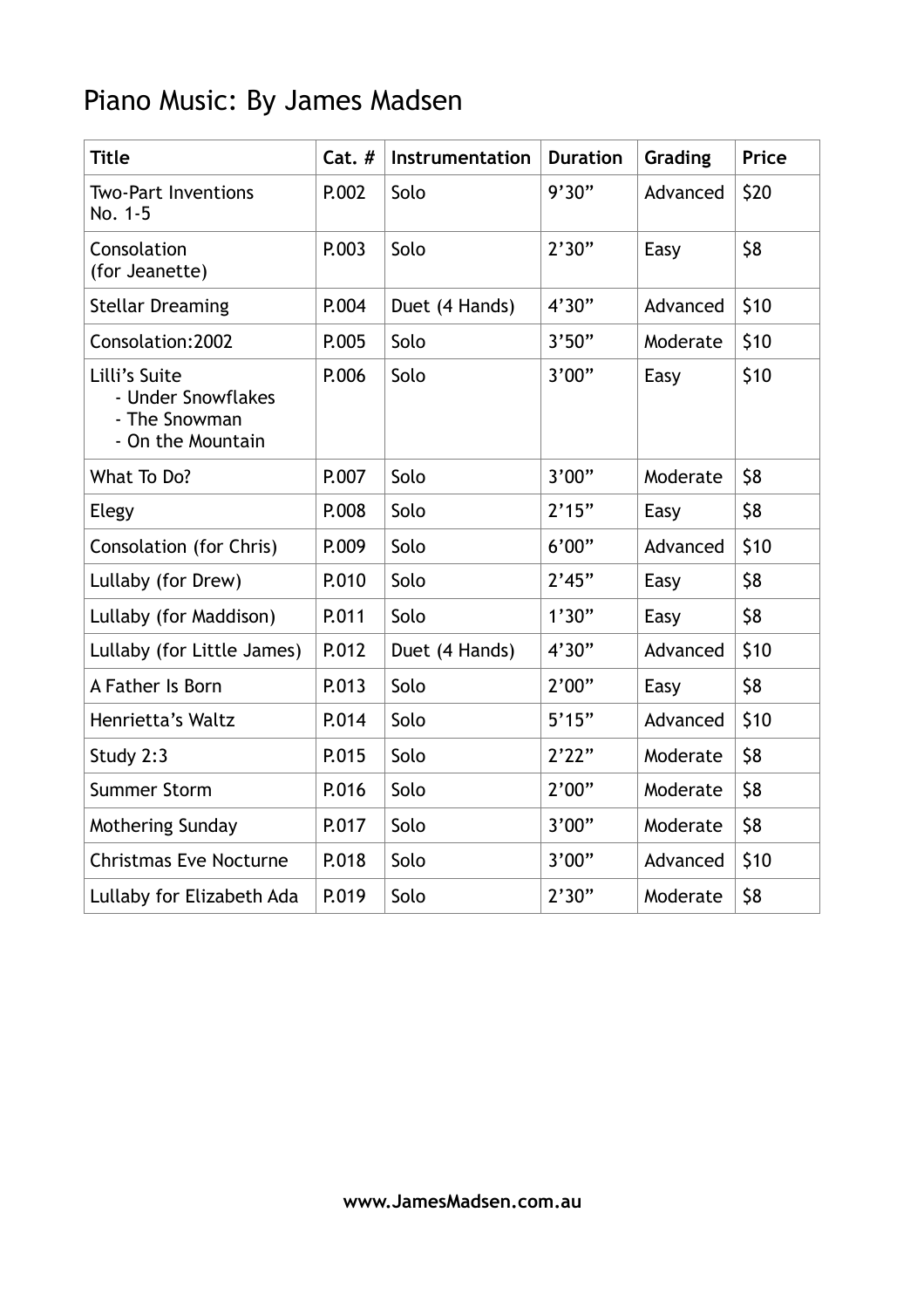# Chamber & Orchestral Music: By James Madsen

| <b>Title</b>                    | $Cat.$ # | Instrumentation                                                           | <b>Duration</b> | Grading  | Price |
|---------------------------------|----------|---------------------------------------------------------------------------|-----------------|----------|-------|
| Pessimism - Optimism            | C.001    | <b>String Ensemble</b><br>& Piano                                         | 4'45"           | Advanced | \$80  |
| December                        | C.002    | Orchestra &<br><b>SSA Voices</b><br>(with solo violin<br>& solo clarinet) | 4'30"           | Moderate | \$80  |
| December<br>(Piano Trio)        | C.003    | Violin/Cello/Pno                                                          | 4'30"           | Moderate | \$50  |
| A Quiet Fanfare<br>(Piano Trio) | C.004    | Violin/Cello/Pno                                                          | 6'00"           | Advanced | \$50  |
| January (Trio)                  | C.005    | Violin/Clari/Pno                                                          | 4'00"           | Moderate | \$50  |
| Infectious Light                | C.006    | <b>String Ensemble</b><br>& Piano                                         | 7'00"           | Advanced | \$80  |
| Elation                         | C.013    | <b>String Ensemble</b><br>& Piano                                         | 5'30"           | Moderate | \$50  |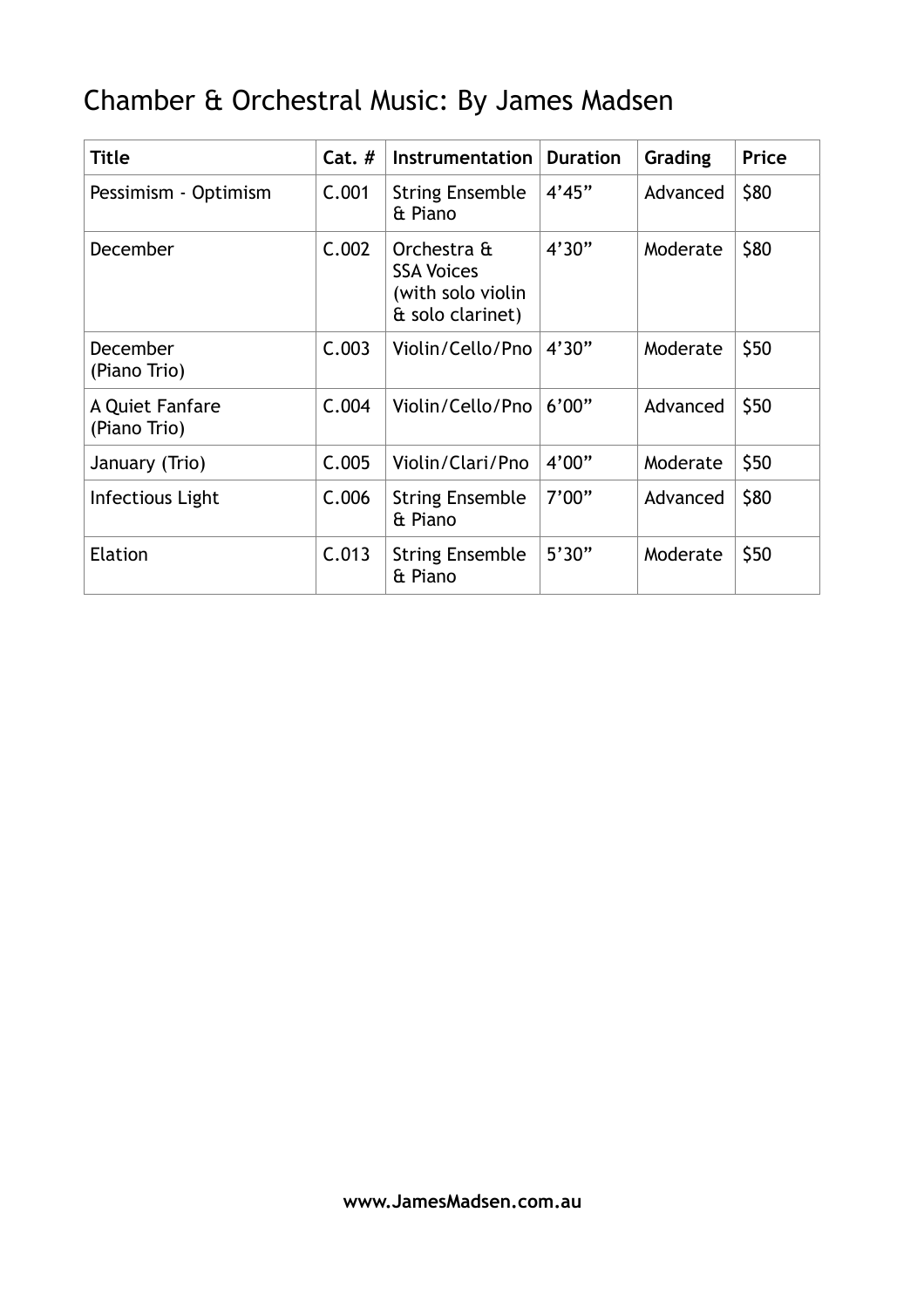# Music for Strings: By James Madsen

| <b>Title</b>                                                                    | $Cat.$ # | Instrumentation                            | <b>Duration</b> | Grading                | <b>Price</b> |
|---------------------------------------------------------------------------------|----------|--------------------------------------------|-----------------|------------------------|--------------|
| Perspective                                                                     | S.001    | <b>String Quartet</b>                      | 3'00"           | Moderate               | \$50         |
| Processional                                                                    | S.002    | <b>String Quartet</b>                      | 2'30"           | Moderate               | \$50         |
| Walk To Pigeon House<br>Mountain:<br>Violin Concertino                          | S.003    | <b>String Ensemble</b><br>with Solo Violin | 2'30"           | Easy with<br>Mod. Solo | \$60         |
| Walk To Pigeon House<br>Mountain (Solo)                                         | S.004    | Violin Solo & Piano                        | 2'30"           | Moderate               | \$15         |
| Currawong                                                                       | S.005    | String Trio with<br>Piano                  | 2'00"           | Easy                   | \$40         |
| Currawong (Solo)                                                                | S.006    | Violin Solo & Piano                        | 2'00"           | Easy                   | \$15         |
| <b>Wattle Bird</b>                                                              | S.007    | <b>String Ensemble</b>                     | 2'30"           | Easy                   | \$40         |
| Wattle Bird (Solo)                                                              | S.008    | Violin Solo & Piano                        | 2'30"           | Easy                   | \$15         |
| Good Moods<br>- Serious Thinking<br>- Sweet Affection<br>- Secret<br>Excitement | S.009    | String Trio or<br>Quartet                  | 3'15"           | <b>Beginner</b>        | \$60         |
| Spark-Flame-Fire<br>(A Love Tango)                                              | S.010    | String Trio or<br>Quartet with<br>Narrator | 4'15"           | Moderate               | \$60         |
| Frame                                                                           | S.011    | <b>String Ensemble</b>                     | 2'00"           | Advanced               | \$60         |
| The Bogey Hole                                                                  | S.012    | Cello Solo & Piano                         | 2'15"           | Easy                   | \$15         |
| Elation                                                                         | S.014    | Cello Solo & Piano                         | 3'15"           | Moderate               | \$15         |
| Intertwined (Mvmt I-<br>III)                                                    | S.016    | Violin & Cello<br>(Duet)                   | 4'15"           | Advanced               | \$40         |
| From the Depths                                                                 | S.017    | D. Bass & Piano                            | 2'15"           | Moderate               | \$15         |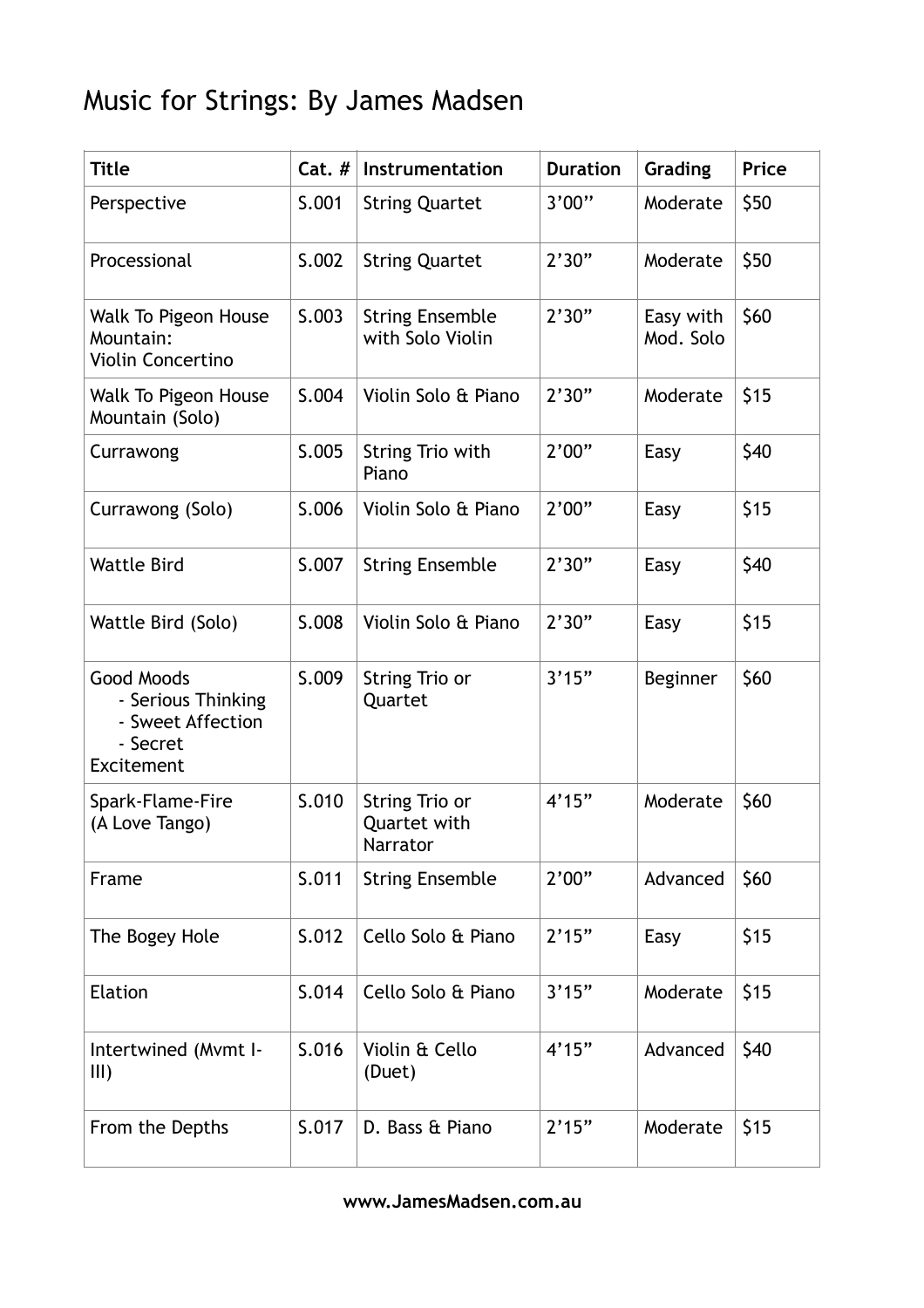| <b>Furore</b>                                                  | S.018 | D. Bass & Piano                                                                                                   | 1'30" | Moderate            | \$15 |
|----------------------------------------------------------------|-------|-------------------------------------------------------------------------------------------------------------------|-------|---------------------|------|
| Alma Street Quartet<br>(Cello Arrangement)                     | S.019 | Cello Quartet                                                                                                     | 4'25" | Moderate            | \$60 |
| Elizabeth's Chant                                              | S.020 | Cello Solo & Piano                                                                                                | 3'00  | Moderate            | \$15 |
| Wedding Day at<br>Balmoral                                     | S.021 | Cello Solo & Piano                                                                                                | 3'30" | Moderate            | \$15 |
| <b>Views to Mount</b><br>Solitary:<br><b>Violin Concertino</b> | S.022 | Double Violin Solo<br>with Chamber<br><b>Strings (For</b><br><b>Beginner</b><br>Intermediate<br>Players) & Congas | 4'00" | Easy to<br>Advanced | \$80 |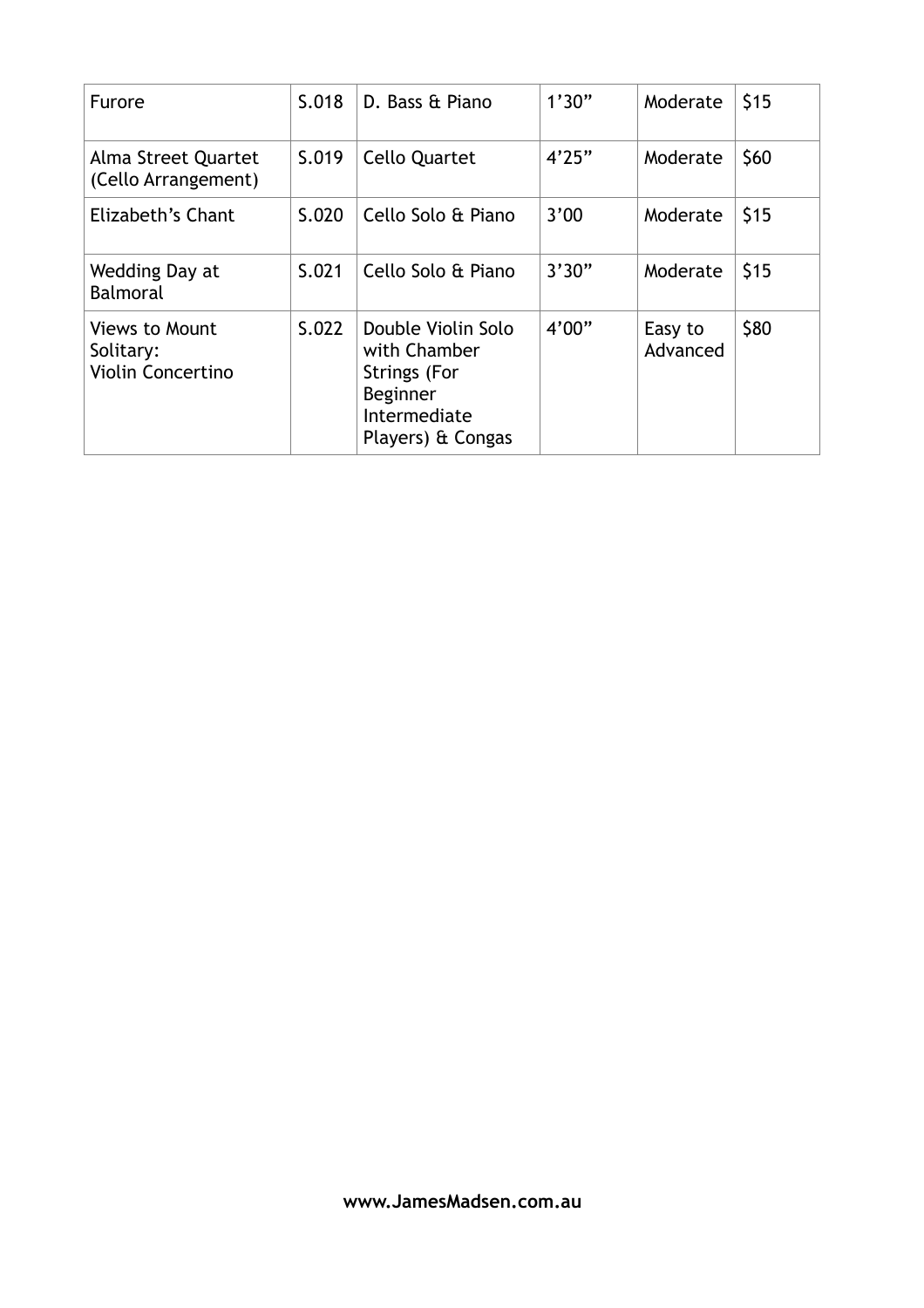## Music for Woodwinds: By James Madsen

| <b>Title</b>                           | $Cat.$ # | Instrumentation   Duration         |        | Grading | Price |
|----------------------------------------|----------|------------------------------------|--------|---------|-------|
| <b>Pitt Street</b>                     | W.001    | Sax Ensemble                       | 2'30"  | Mod.    | \$30  |
| Wedding Day By<br>Sydney Harbour       | W.003    | <b>Clarinet Solo</b><br>with Piano | 3'40'' | Mod.    | \$10  |
| Alma Street Quartet<br>(Movements 1-3) | W.004    | <b>Bassoon Quartet</b>             | 4'25"  | Mod.    | \$60  |

#### Music for Recorders: By James Madsen

| <b>Title</b>                                             | $Cat.$ # | Instrumentation                         | Grading $ Price$ |                                                                                  |
|----------------------------------------------------------|----------|-----------------------------------------|------------------|----------------------------------------------------------------------------------|
| Recorder Songs: Book 1<br>Piano Accompaniment<br>E-score | R.001    | Piano Accompaniment<br>E-score          | Easy             | \$30 (must be<br>purchased with<br>recorder part)                                |
| Recorder Songs: Book 1<br><b>Recorder Part E-score</b>   | R.002    | <b>Recorder Part</b><br>E-score Licence | Easy             | E-score Licence:<br>25x copies: \$100<br>50x copies: \$180<br>100x copies: \$250 |

#### Brass Music: By James Madsen

| Title                   | $Cat.$ #     | Instrumentation                | <b>Duration</b> | Grading  | Price      |
|-------------------------|--------------|--------------------------------|-----------------|----------|------------|
| <b>Futurity Fanfare</b> | <b>B.001</b> | Brass Ensemble &<br>Percussion | 2'00"           | Moderate | <b>S60</b> |
| Alpha Fanfare           | <b>B.002</b> | <b>Brass Ensemble</b>          | 2'00"           | Moderate | \$60       |

#### Percussion Music: By James Madsen

| Title                 | $Cat.$ # | Instrumentation                     | <b>Duration</b>            | Grading | Price |
|-----------------------|----------|-------------------------------------|----------------------------|---------|-------|
| Mallet Jam!<br>Book 1 | X.001    | <b>Tuned Percussion</b><br>Ensemble | 12 pieces   Easy-Mod       |         | \$80  |
| Mallet Jam!<br>Book 2 | X.002    | <b>Tuned Percussion</b><br>Ensemble | 10 pieces $\vert$ Easy-Mod |         | \$80  |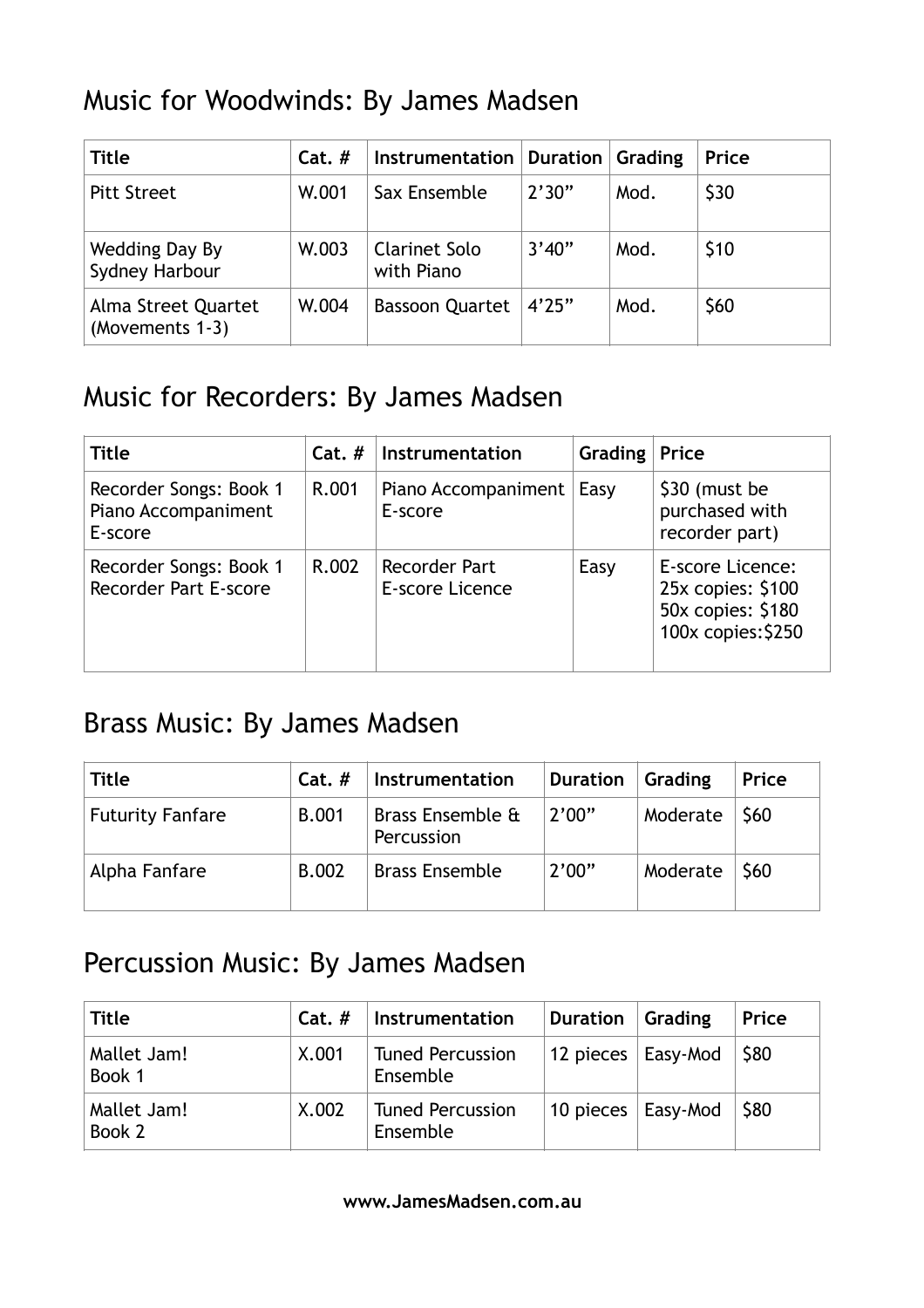## Jam On Toast Resources

| <b>Title</b>                                                              | $Cat.$ # | Category                                        | Grading  | Price                    |
|---------------------------------------------------------------------------|----------|-------------------------------------------------|----------|--------------------------|
| Jam On Toast:<br><b>Discount Pack</b>                                     | J.001    | CD + Backing Tracks +<br>Songbook + Recipe Book | Children | \$80                     |
| More Jam On Toast:<br><b>Discount Pack</b>                                | J.002    | CD + Backing Tracks +<br>Songbook + Recipe Book | Children | \$80                     |
| Jam On Toast CD                                                           | J.010    | <b>CD</b>                                       | Children | \$20                     |
| Jam On Toast<br><b>Backing Tracks CD</b>                                  | J.011    | <b>CD</b>                                       | Children | \$10                     |
| Jam On Toast:<br>The Complete DVD                                         | J.012    | <b>DVD</b>                                      | Children | \$25                     |
| Jam On Toast:<br>Song Book                                                | J.013    | <b>Book</b>                                     | Children | \$30                     |
| Jam On Toast:<br>Recipe Book                                              | J.014    | <b>Book</b>                                     | Children | \$30                     |
| Grandma's Garden<br><b>Picture Book</b>                                   | J.015    | <b>Book</b>                                     | Children | \$18                     |
| Jam On Toast:<br>Live In Concert DVD                                      | J.016    | <b>DVD</b>                                      | Children | \$25                     |
| More Jam On Toast CD                                                      | J.020    | <b>CD</b>                                       | Children | \$20                     |
| More Jam On Toast<br><b>Backing Tracks CD</b>                             | J.021    | <b>CD</b>                                       | Children | \$10                     |
| More Jam On Toast:<br>The Complete DVD                                    | J.022    | <b>DVD</b>                                      | Children | \$25                     |
| More Jam On Toast:<br>Song Book                                           | J.023    | <b>Book</b>                                     | Children | \$30                     |
| More Jam On Toast:<br>Recipe Book                                         | J.024    | <b>Book</b>                                     | Children | \$30                     |
| Jam On Toast: Slice #3<br>Digital Download Album                          | J.030    | Digital Download<br>via iTunes                  | Children | <b>iTunes</b><br>pricing |
| Jam On Toast: Slice #3<br><b>Backing Tracks</b><br>Digital Download Album | J.031    | Digital Download<br>via <i>i</i> Tunes          | Children | <b>iTunes</b><br>pricing |
| Jam On Toast: Slice #3<br>Song Book                                       | J.033    | Digital E-book                                  | Children | \$30                     |